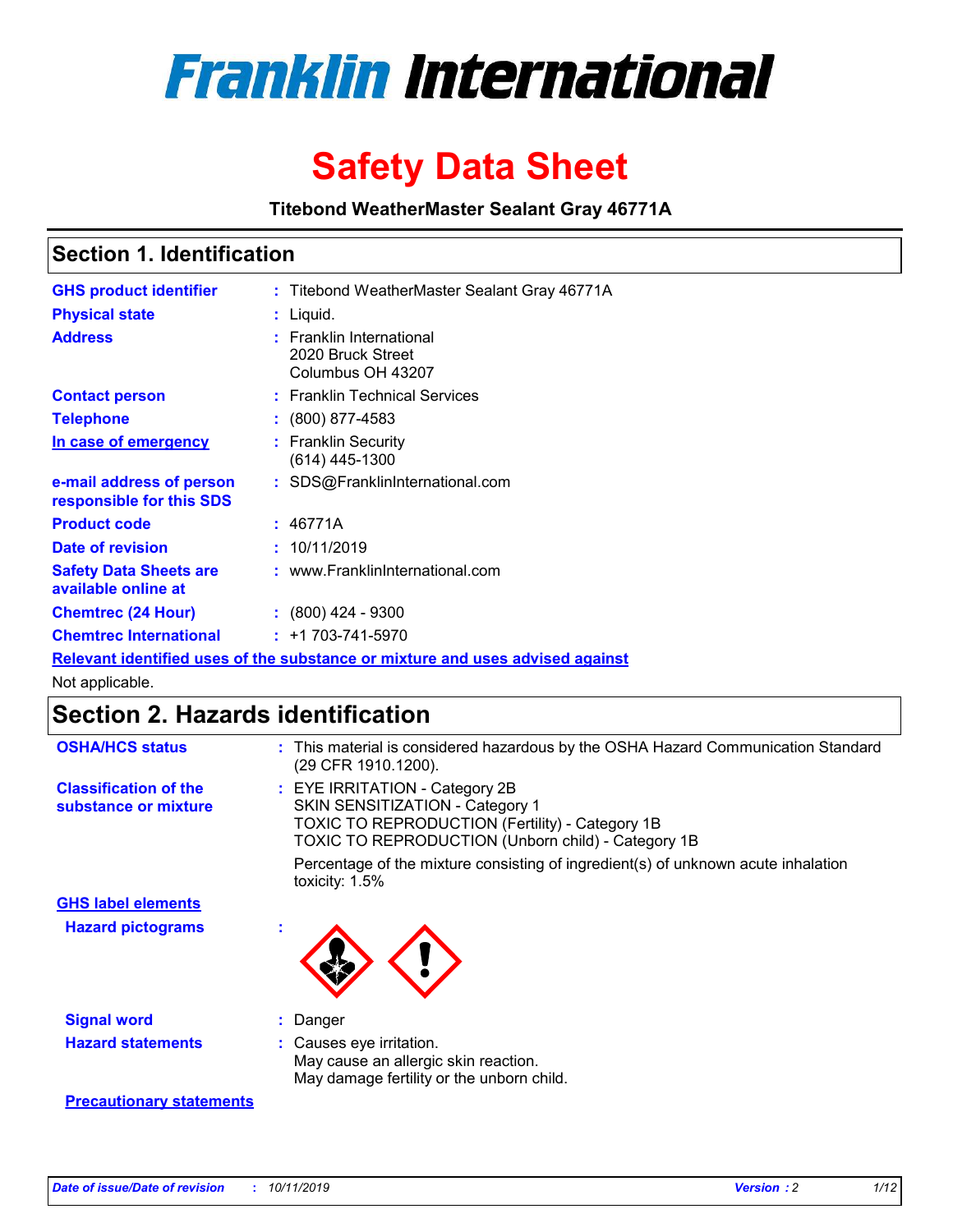### **Section 2. Hazards identification**

| <b>Prevention</b>                          | : Obtain special instructions before use. Do not handle until all safety precautions have<br>been read and understood. Wear protective gloves. Wear eye or face protection.<br>Wear protective clothing. Avoid breathing vapor. Wash hands thoroughly after handling.<br>Contaminated work clothing must not be allowed out of the workplace.                                                        |
|--------------------------------------------|------------------------------------------------------------------------------------------------------------------------------------------------------------------------------------------------------------------------------------------------------------------------------------------------------------------------------------------------------------------------------------------------------|
| <b>Response</b>                            | : IF exposed or concerned: Get medical attention. IF ON SKIN: Wash with plenty of<br>soap and water. Wash contaminated clothing before reuse. If skin irritation or rash<br>occurs: Get medical attention. IF IN EYES: Rinse cautiously with water for several<br>minutes. Remove contact lenses, if present and easy to do. Continue rinsing. If eye<br>irritation persists: Get medical attention. |
| <b>Storage</b>                             | : Store locked up.                                                                                                                                                                                                                                                                                                                                                                                   |
| <b>Disposal</b>                            | : Dispose of contents and container in accordance with all local, regional, national and<br>international regulations.                                                                                                                                                                                                                                                                               |
| <b>Hazards not otherwise</b><br>classified | : Product generates methanol during cure.                                                                                                                                                                                                                                                                                                                                                            |
|                                            |                                                                                                                                                                                                                                                                                                                                                                                                      |

## **Section 3. Composition/information on ingredients**

| <b>Substance/mixture</b><br>: Mixture                |               |                     |
|------------------------------------------------------|---------------|---------------------|
| Ingredient name                                      | $\frac{9}{6}$ | <b>CAS number</b>   |
| 3-aminopropyltriethoxysilane<br>Dibutyltin dilaurate | צ≥<br>≤0.3    | 919-30-2<br>77-58-7 |

Any concentration shown as a range is to protect confidentiality or is due to batch variation.

**There are no additional ingredients present which, within the current knowledge of the supplier and in the concentrations applicable, are classified as hazardous to health or the environment and hence require reporting in this section.**

**Occupational exposure limits, if available, are listed in Section 8.**

## **Section 4. First aid measures**

| <b>Description of necessary first aid measures</b> |                                                                                                                                                                                                                                                                                                                                                                                                                                                                                                                                                                                                                                                                                                                                                                           |
|----------------------------------------------------|---------------------------------------------------------------------------------------------------------------------------------------------------------------------------------------------------------------------------------------------------------------------------------------------------------------------------------------------------------------------------------------------------------------------------------------------------------------------------------------------------------------------------------------------------------------------------------------------------------------------------------------------------------------------------------------------------------------------------------------------------------------------------|
| <b>Eye contact</b>                                 | : Immediately flush eyes with plenty of water, occasionally lifting the upper and lower<br>eyelids. Check for and remove any contact lenses. Continue to rinse for at least 10<br>minutes. If irritation persists, get medical attention.                                                                                                                                                                                                                                                                                                                                                                                                                                                                                                                                 |
| <b>Inhalation</b>                                  | : Remove victim to fresh air and keep at rest in a position comfortable for breathing. If<br>not breathing, if breathing is irregular or if respiratory arrest occurs, provide artificial<br>respiration or oxygen by trained personnel. It may be dangerous to the person providing<br>aid to give mouth-to-mouth resuscitation. Get medical attention. If unconscious, place<br>in recovery position and get medical attention immediately. Maintain an open airway.<br>Loosen tight clothing such as a collar, tie, belt or waistband. In case of inhalation of<br>decomposition products in a fire, symptoms may be delayed. The exposed person may<br>need to be kept under medical surveillance for 48 hours.                                                       |
| <b>Skin contact</b>                                | : Wash with plenty of soap and water. Remove contaminated clothing and shoes. Wash<br>contaminated clothing thoroughly with water before removing it, or wear gloves.<br>Continue to rinse for at least 10 minutes. Get medical attention. In the event of any<br>complaints or symptoms, avoid further exposure. Wash clothing before reuse. Clean<br>shoes thoroughly before reuse.                                                                                                                                                                                                                                                                                                                                                                                     |
| <b>Ingestion</b>                                   | : Wash out mouth with water. Remove dentures if any. Remove victim to fresh air and<br>keep at rest in a position comfortable for breathing. If material has been swallowed and<br>the exposed person is conscious, give small quantities of water to drink. Stop if the<br>exposed person feels sick as vomiting may be dangerous. Do not induce vomiting<br>unless directed to do so by medical personnel. If vomiting occurs, the head should be<br>kept low so that vomit does not enter the lungs. Get medical attention. Never give<br>anything by mouth to an unconscious person. If unconscious, place in recovery position<br>and get medical attention immediately. Maintain an open airway. Loosen tight clothing<br>such as a collar, tie, belt or waistband. |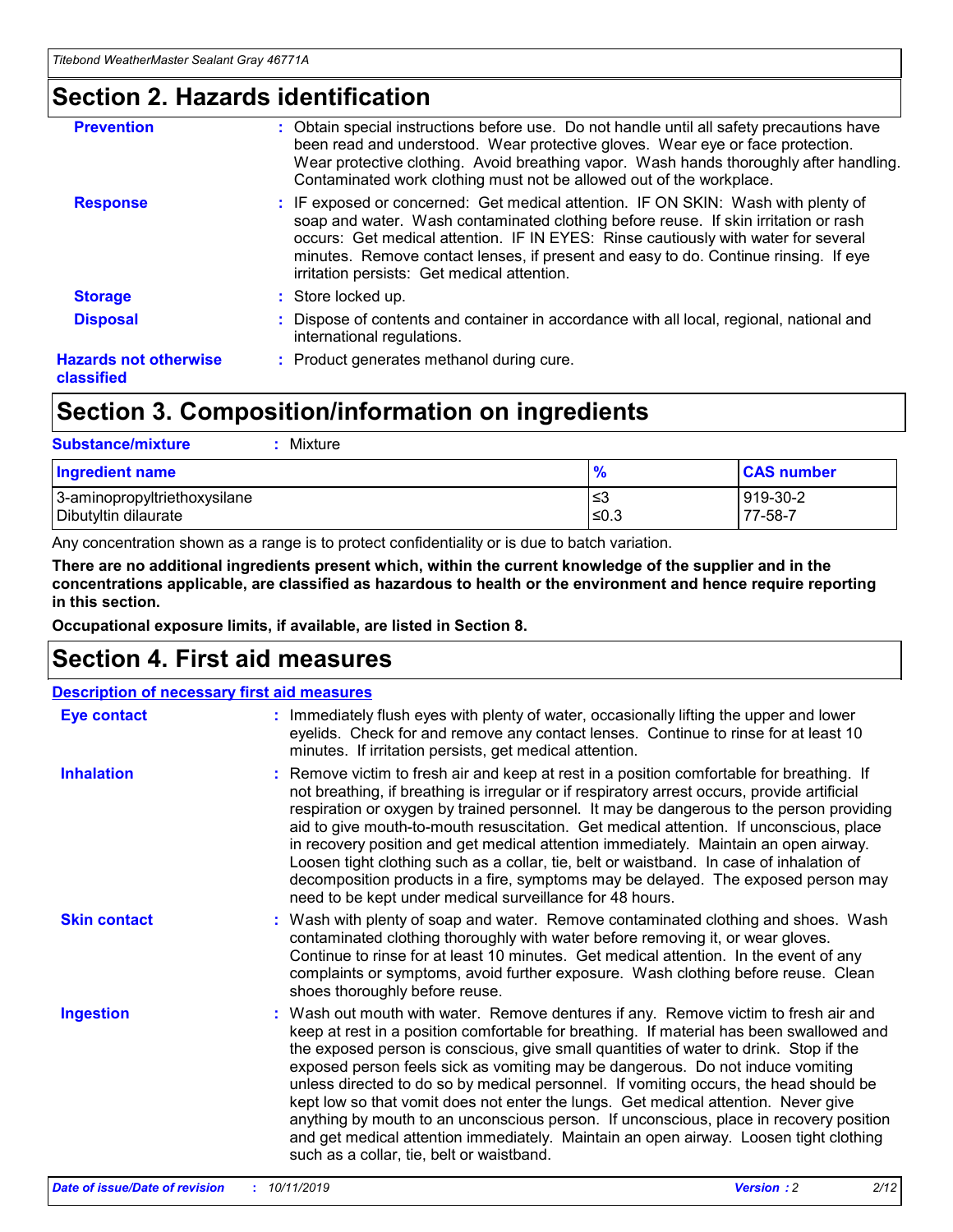## **Section 4. First aid measures**

| Most important symptoms/effects, acute and delayed |  |                                                                                                                                                                                                                                                                                                                                                                                                                 |  |  |
|----------------------------------------------------|--|-----------------------------------------------------------------------------------------------------------------------------------------------------------------------------------------------------------------------------------------------------------------------------------------------------------------------------------------------------------------------------------------------------------------|--|--|
| <b>Potential acute health effects</b>              |  |                                                                                                                                                                                                                                                                                                                                                                                                                 |  |  |
| <b>Eye contact</b>                                 |  | : May cause eye irritation.                                                                                                                                                                                                                                                                                                                                                                                     |  |  |
| <b>Inhalation</b>                                  |  | : No known significant effects or critical hazards.                                                                                                                                                                                                                                                                                                                                                             |  |  |
| <b>Skin contact</b>                                |  | : May cause skin irritation.                                                                                                                                                                                                                                                                                                                                                                                    |  |  |
| <b>Ingestion</b>                                   |  | : No known significant effects or critical hazards.                                                                                                                                                                                                                                                                                                                                                             |  |  |
| Over-exposure signs/symptoms                       |  |                                                                                                                                                                                                                                                                                                                                                                                                                 |  |  |
| <b>Eye contact</b>                                 |  | : Adverse symptoms may include the following:<br>irritation<br>watering<br>redness                                                                                                                                                                                                                                                                                                                              |  |  |
| <b>Inhalation</b>                                  |  | : Adverse symptoms may include the following:<br>reduced fetal weight<br>increase in fetal deaths<br>skeletal malformations                                                                                                                                                                                                                                                                                     |  |  |
| <b>Skin contact</b>                                |  | : Adverse symptoms may include the following:<br>irritation<br>redness<br>reduced fetal weight<br>increase in fetal deaths<br>skeletal malformations                                                                                                                                                                                                                                                            |  |  |
| <b>Ingestion</b>                                   |  | : Adverse symptoms may include the following:<br>reduced fetal weight<br>increase in fetal deaths<br>skeletal malformations                                                                                                                                                                                                                                                                                     |  |  |
|                                                    |  | <b>Indication of immediate medical attention and special treatment needed, if necessary</b>                                                                                                                                                                                                                                                                                                                     |  |  |
| <b>Notes to physician</b>                          |  | : In case of inhalation of decomposition products in a fire, symptoms may be delayed.<br>The exposed person may need to be kept under medical surveillance for 48 hours.                                                                                                                                                                                                                                        |  |  |
| <b>Specific treatments</b>                         |  | : No specific treatment.                                                                                                                                                                                                                                                                                                                                                                                        |  |  |
| <b>Protection of first-aiders</b>                  |  | : No action shall be taken involving any personal risk or without suitable training. If it is<br>suspected that fumes are still present, the rescuer should wear an appropriate mask or<br>self-contained breathing apparatus. It may be dangerous to the person providing aid to<br>give mouth-to-mouth resuscitation. Wash contaminated clothing thoroughly with water<br>before removing it, or wear gloves. |  |  |

**See toxicological information (Section 11)**

### **Section 5. Fire-fighting measures**

| <b>Extinguishing media</b>                             |                                                                                                                                                                                                     |
|--------------------------------------------------------|-----------------------------------------------------------------------------------------------------------------------------------------------------------------------------------------------------|
| <b>Suitable extinguishing</b><br>media                 | : Use an extinguishing agent suitable for the surrounding fire.                                                                                                                                     |
| <b>Unsuitable extinguishing</b><br>media               | $:$ None known.                                                                                                                                                                                     |
| <b>Specific hazards arising</b><br>from the chemical   | : In a fire or if heated, a pressure increase will occur and the container may burst.                                                                                                               |
| <b>Hazardous thermal</b><br>decomposition products     | : Decomposition products may include the following materials:<br>carbon dioxide<br>carbon monoxide<br>nitrogen oxides<br>metal oxide/oxides                                                         |
| <b>Special protective actions</b><br>for fire-fighters | : Promptly isolate the scene by removing all persons from the vicinity of the incident if<br>there is a fire. No action shall be taken involving any personal risk or without suitable<br>training. |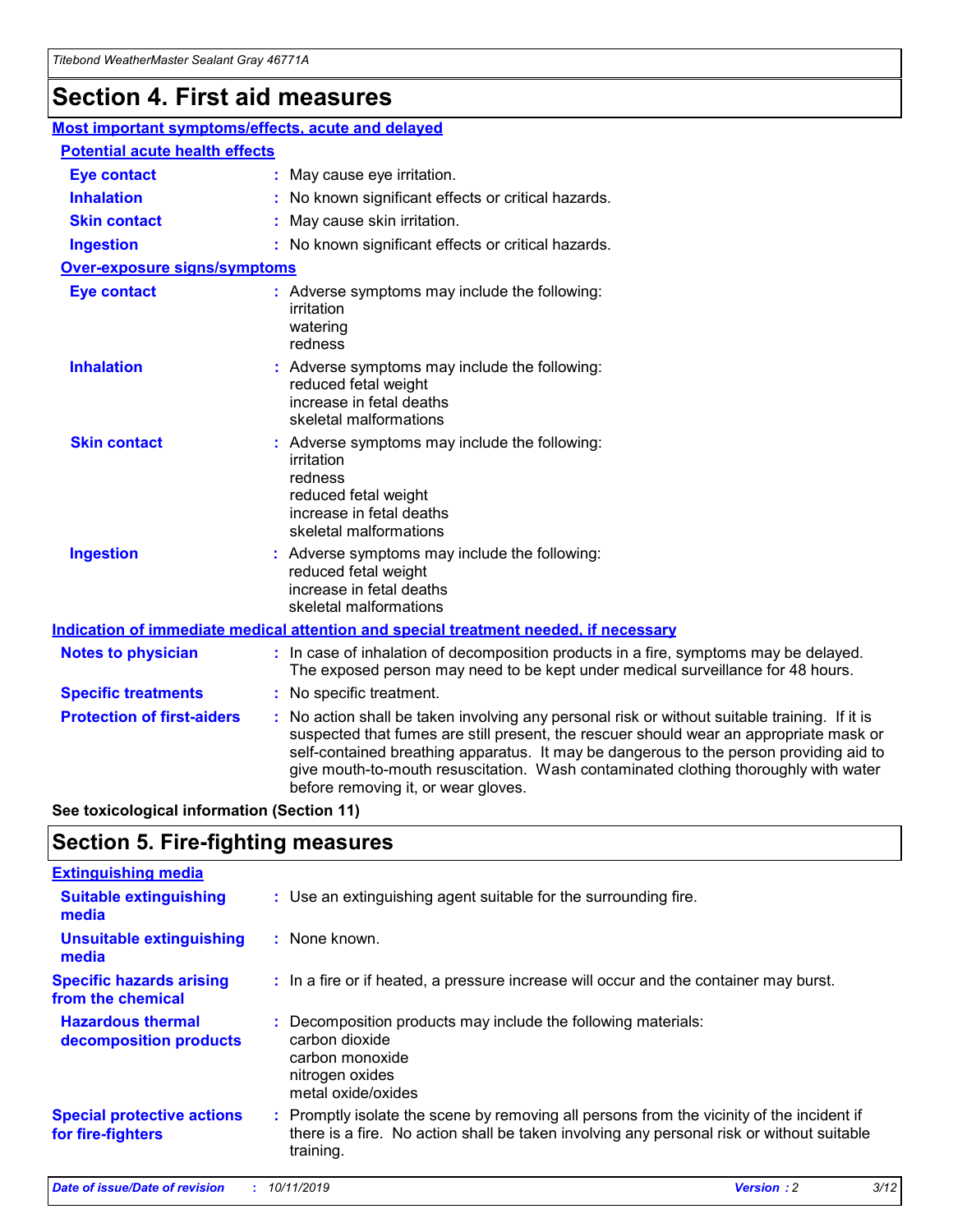### **Section 5. Fire-fighting measures**

**Special protective equipment for fire-fighters** Fire-fighters should wear appropriate protective equipment and self-contained breathing **:** apparatus (SCBA) with a full face-piece operated in positive pressure mode.

### **Section 6. Accidental release measures**

#### **Personal precautions, protective equipment and emergency procedures**

| For non-emergency<br>personnel                               | : No action shall be taken involving any personal risk or without suitable training.<br>Evacuate surrounding areas. Keep unnecessary and unprotected personnel from<br>entering. Do not touch or walk through spilled material. Avoid breathing vapor or mist.<br>Provide adequate ventilation. Wear appropriate respirator when ventilation is<br>inadequate. Put on appropriate personal protective equipment.                                                                                                                                                                                                                                                                                             |
|--------------------------------------------------------------|--------------------------------------------------------------------------------------------------------------------------------------------------------------------------------------------------------------------------------------------------------------------------------------------------------------------------------------------------------------------------------------------------------------------------------------------------------------------------------------------------------------------------------------------------------------------------------------------------------------------------------------------------------------------------------------------------------------|
|                                                              | For emergency responders : If specialized clothing is required to deal with the spillage, take note of any information in<br>Section 8 on suitable and unsuitable materials. See also the information in "For non-<br>emergency personnel".                                                                                                                                                                                                                                                                                                                                                                                                                                                                  |
| <b>Environmental precautions</b>                             | : Avoid dispersal of spilled material and runoff and contact with soil, waterways, drains<br>and sewers. Inform the relevant authorities if the product has caused environmental<br>pollution (sewers, waterways, soil or air).                                                                                                                                                                                                                                                                                                                                                                                                                                                                              |
| <b>Methods and materials for containment and cleaning up</b> |                                                                                                                                                                                                                                                                                                                                                                                                                                                                                                                                                                                                                                                                                                              |
| <b>Small spill</b>                                           | : Stop leak if without risk. Move containers from spill area. Dilute with water and mop up<br>if water-soluble. Alternatively, or if water-insoluble, absorb with an inert dry material and<br>place in an appropriate waste disposal container. Dispose of via a licensed waste<br>disposal contractor.                                                                                                                                                                                                                                                                                                                                                                                                     |
| <b>Large spill</b>                                           | : Stop leak if without risk. Move containers from spill area. Approach release from<br>upwind. Prevent entry into sewers, water courses, basements or confined areas. Wash<br>spillages into an effluent treatment plant or proceed as follows. Contain and collect<br>spillage with non-combustible, absorbent material e.g. sand, earth, vermiculite or<br>diatomaceous earth and place in container for disposal according to local regulations<br>(see Section 13). Dispose of via a licensed waste disposal contractor. Contaminated<br>absorbent material may pose the same hazard as the spilled product. Note: see<br>Section 1 for emergency contact information and Section 13 for waste disposal. |

## **Section 7. Handling and storage**

| <b>Precautions for safe handling</b>                                             |                                                                                                                                                                                                                                                                                                                                                                                                                                                                                                                                                                                                                                                                                                                                                                                                                                                  |
|----------------------------------------------------------------------------------|--------------------------------------------------------------------------------------------------------------------------------------------------------------------------------------------------------------------------------------------------------------------------------------------------------------------------------------------------------------------------------------------------------------------------------------------------------------------------------------------------------------------------------------------------------------------------------------------------------------------------------------------------------------------------------------------------------------------------------------------------------------------------------------------------------------------------------------------------|
| <b>Protective measures</b>                                                       | : Put on appropriate personal protective equipment (see Section 8). Persons with a<br>history of skin sensitization problems should not be employed in any process in which<br>this product is used. Avoid exposure - obtain special instructions before use. Avoid<br>exposure during pregnancy. Do not handle until all safety precautions have been read<br>and understood. Do not get in eyes or on skin or clothing. Do not ingest. Avoid<br>breathing vapor or mist. If during normal use the material presents a respiratory hazard,<br>use only with adequate ventilation or wear appropriate respirator. Keep in the original<br>container or an approved alternative made from a compatible material, kept tightly<br>closed when not in use. Empty containers retain product residue and can be hazardous.<br>Do not reuse container. |
| <b>Advice on general</b><br>occupational hygiene                                 | : Eating, drinking and smoking should be prohibited in areas where this material is<br>handled, stored and processed. Workers should wash hands and face before eating,<br>drinking and smoking. Remove contaminated clothing and protective equipment before<br>entering eating areas. See also Section 8 for additional information on hygiene<br>measures.                                                                                                                                                                                                                                                                                                                                                                                                                                                                                    |
| <b>Conditions for safe storage,</b><br>including any<br><b>incompatibilities</b> | Store between the following temperatures: 0 to 120 $^{\circ}$ C (32 to 248 $^{\circ}$ F). Store in<br>accordance with local regulations. Store in original container protected from direct<br>sunlight in a dry, cool and well-ventilated area, away from incompatible materials (see<br>Section 10) and food and drink. Store locked up. Keep container tightly closed and<br>sealed until ready for use. Containers that have been opened must be carefully<br>resealed and kept upright to prevent leakage. Do not store in unlabeled containers.<br>Use appropriate containment to avoid environmental contamination. See Section 10 for<br>incompatible materials before handling or use.                                                                                                                                                   |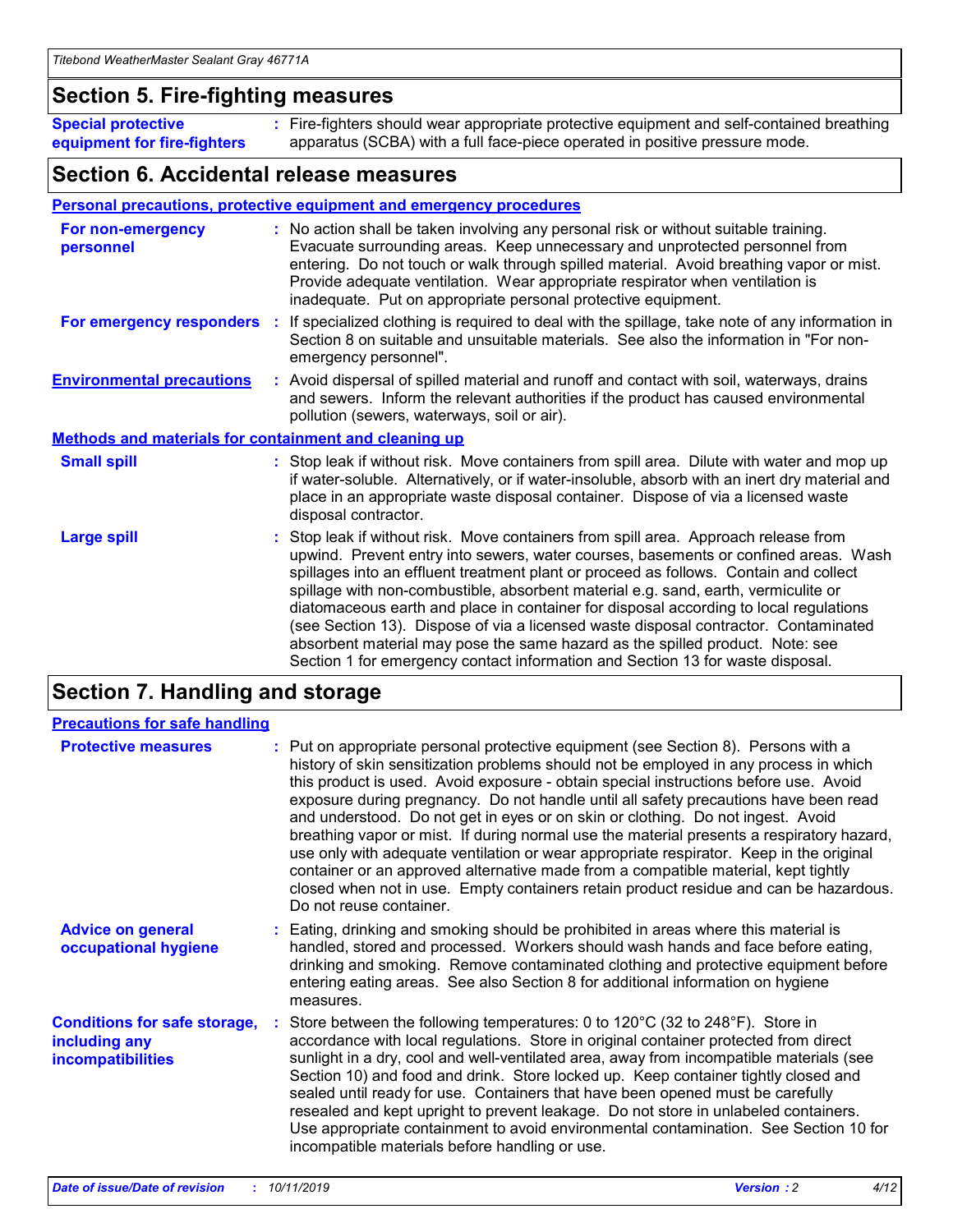## **Section 8. Exposure controls/personal protection**

#### **Control parameters**

#### **Occupational exposure limits**

| <b>Ingredient name</b>                               |    |                                          | <b>Exposure limits</b>                                                                                                                                                                                                                                                                                                                                                                                                                                                                                                                                                                                                 |
|------------------------------------------------------|----|------------------------------------------|------------------------------------------------------------------------------------------------------------------------------------------------------------------------------------------------------------------------------------------------------------------------------------------------------------------------------------------------------------------------------------------------------------------------------------------------------------------------------------------------------------------------------------------------------------------------------------------------------------------------|
| 3-aminopropyltriethoxysilane<br>Dibutyltin dilaurate |    |                                          | None.<br>ACGIH TLV (United States, 3/2019). Absorbed through skin.<br>Notes: as Sn<br>TWA: 0.1 mg/m <sup>3</sup> , (as Sn) 8 hours.<br>STEL: 0.2 mg/m <sup>3</sup> , (as Sn) 15 minutes.<br>NIOSH REL (United States, 10/2016). Absorbed through skin.<br>Notes: as Sn<br>TWA: 0.1 mg/m <sup>3</sup> , (as Sn) 10 hours.<br>OSHA PEL (United States, 5/2018). Notes: as Sn<br>TWA: $0.1 \text{ mg/m}^3$ , (as Sn) 8 hours.<br>OSHA PEL 1989 (United States, 3/1989). Absorbed through skin.<br>Notes: measured as Sn<br>TWA: 0.1 mg/m <sup>3</sup> , (measured as Sn) 8 hours. Form: Organic                           |
| <b>Appropriate engineering</b><br>controls           |    |                                          | : If user operations generate dust, fumes, gas, vapor or mist, use process enclosures,<br>local exhaust ventilation or other engineering controls to keep worker exposure to<br>airborne contaminants below any recommended or statutory limits.                                                                                                                                                                                                                                                                                                                                                                       |
| <b>Environmental exposure</b><br><b>controls</b>     |    |                                          | Emissions from ventilation or work process equipment should be checked to ensure<br>they comply with the requirements of environmental protection legislation. In some<br>cases, fume scrubbers, filters or engineering modifications to the process equipment<br>will be necessary to reduce emissions to acceptable levels.                                                                                                                                                                                                                                                                                          |
| <b>Individual protection measures</b>                |    |                                          |                                                                                                                                                                                                                                                                                                                                                                                                                                                                                                                                                                                                                        |
| <b>Hygiene measures</b>                              |    |                                          | : Wash hands, forearms and face thoroughly after handling chemical products, before<br>eating, smoking and using the lavatory and at the end of the working period.<br>Appropriate techniques should be used to remove potentially contaminated clothing.<br>Contaminated work clothing should not be allowed out of the workplace. Wash<br>contaminated clothing before reusing. Ensure that eyewash stations and safety<br>showers are close to the workstation location.                                                                                                                                            |
| <b>Eye/face protection</b>                           |    |                                          | : Safety eyewear complying with an approved standard should be used when a risk<br>assessment indicates this is necessary to avoid exposure to liquid splashes, mists,<br>gases or dusts. If contact is possible, the following protection should be worn, unless<br>the assessment indicates a higher degree of protection: chemical splash goggles.                                                                                                                                                                                                                                                                  |
| <b>Skin protection</b>                               |    |                                          |                                                                                                                                                                                                                                                                                                                                                                                                                                                                                                                                                                                                                        |
| <b>Hand protection</b>                               |    |                                          | : Chemical-resistant, impervious gloves complying with an approved standard should be<br>worn at all times when handling chemical products if a risk assessment indicates this is<br>necessary. Considering the parameters specified by the glove manufacturer, check<br>during use that the gloves are still retaining their protective properties. It should be<br>noted that the time to breakthrough for any glove material may be different for different<br>glove manufacturers. In the case of mixtures, consisting of several substances, the<br>protection time of the gloves cannot be accurately estimated. |
| <b>Body protection</b>                               |    | handling this product.                   | Personal protective equipment for the body should be selected based on the task being<br>performed and the risks involved and should be approved by a specialist before                                                                                                                                                                                                                                                                                                                                                                                                                                                |
| <b>Other skin protection</b>                         |    | specialist before handling this product. | : Appropriate footwear and any additional skin protection measures should be selected<br>based on the task being performed and the risks involved and should be approved by a                                                                                                                                                                                                                                                                                                                                                                                                                                          |
| <b>Respiratory protection</b>                        | ÷. | aspects of use.                          | Based on the hazard and potential for exposure, select a respirator that meets the<br>appropriate standard or certification. Respirators must be used according to a<br>respiratory protection program to ensure proper fitting, training, and other important                                                                                                                                                                                                                                                                                                                                                         |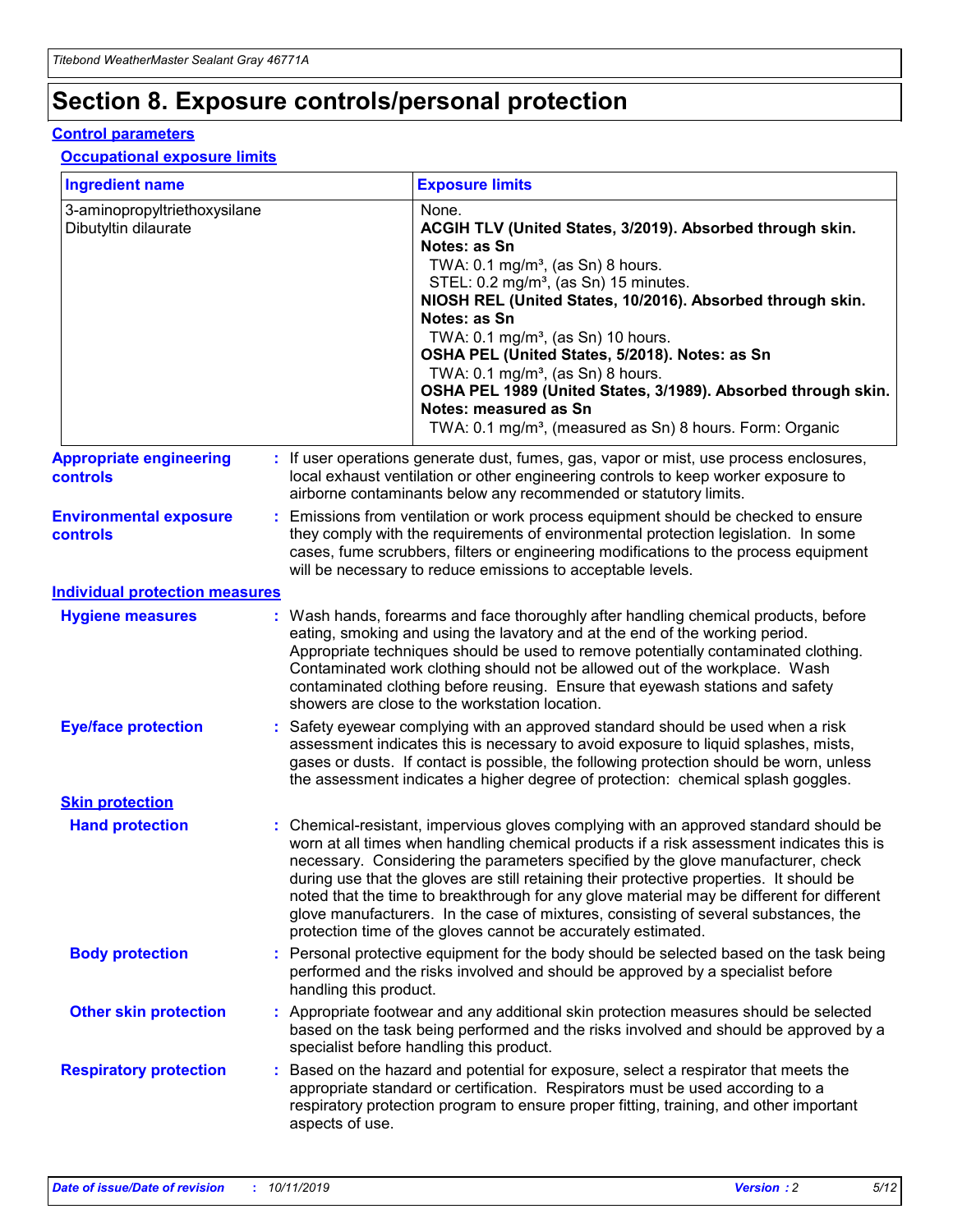### **Section 9. Physical and chemical properties**

#### **Appearance**

| <b>Physical state</b>                             | : Liquid. [Paste.]                                              |
|---------------------------------------------------|-----------------------------------------------------------------|
| Color                                             | Gray.                                                           |
| Odor                                              | : None [Slight]                                                 |
| <b>Odor threshold</b>                             | $:$ Not available.                                              |
| pH                                                | : Not applicable.                                               |
| <b>Melting point</b>                              | : Not available.                                                |
| <b>Boiling point</b>                              | : $>100^{\circ}$ C ( $>212^{\circ}$ F)                          |
| <b>Flash point</b>                                | : Closed cup: >200°C (>392°F) [Setaflash.]                      |
| <b>Evaporation rate</b>                           | $:$ <1 (butyl acetate = 1)                                      |
| <b>Flammability (solid, gas)</b>                  | : Not available.                                                |
| Lower and upper explosive<br>(flammable) limits   | $:$ Not available.                                              |
| <b>VOC (less water, less</b><br>exempt solvents)  | : 0 g/l                                                         |
| <b>Volatility</b>                                 |                                                                 |
|                                                   | $: 0\%$ (w/w)                                                   |
| <b>Vapor density</b>                              | : Not available.                                                |
| <b>Relative density</b>                           | : 1.4329                                                        |
| <b>Solubility</b>                                 | Insoluble in the following materials: cold water and hot water. |
| <b>Solubility in water</b>                        | : Not available.                                                |
| <b>Partition coefficient: n-</b><br>octanol/water | $:$ Not available.                                              |
| <b>Auto-ignition temperature</b>                  | : Not available.                                                |
| <b>Decomposition temperature</b>                  | : Not available.                                                |

## **Section 10. Stability and reactivity**

| <b>Reactivity</b>                            |    | : No specific test data related to reactivity available for this product or its ingredients.            |
|----------------------------------------------|----|---------------------------------------------------------------------------------------------------------|
| <b>Chemical stability</b>                    |    | : The product is stable.                                                                                |
| <b>Possibility of hazardous</b><br>reactions |    | : Under normal conditions of storage and use, hazardous reactions will not occur.                       |
| <b>Conditions to avoid</b>                   |    | : No specific data.                                                                                     |
| <b>Incompatible materials</b>                | ٠. | No specific data.                                                                                       |
| <b>Hazardous decomposition</b><br>products   | ÷. | Under normal conditions of storage and use, hazardous decomposition products should<br>not be produced. |

## **Section 11. Toxicological information**

#### **Information on toxicological effects**

#### **Acute toxicity**

| <b>Product/ingredient name</b> | <b>Result</b>           | <b>Species</b> | <b>Dose</b>                | <b>Exposure</b> |
|--------------------------------|-------------------------|----------------|----------------------------|-----------------|
| 3-aminopropyltriethoxysilane   | <b>ILD50 Dermal</b>     | Rabbit         | 4.29 g/kg                  |                 |
| Dibutyltin dilaurate           | ILD50 Oral<br>LD50 Oral | Rat<br>Rat     | $1.57$ g/kg<br>175 $mg/kg$ |                 |
|                                |                         |                |                            |                 |

**Irritation/Corrosion**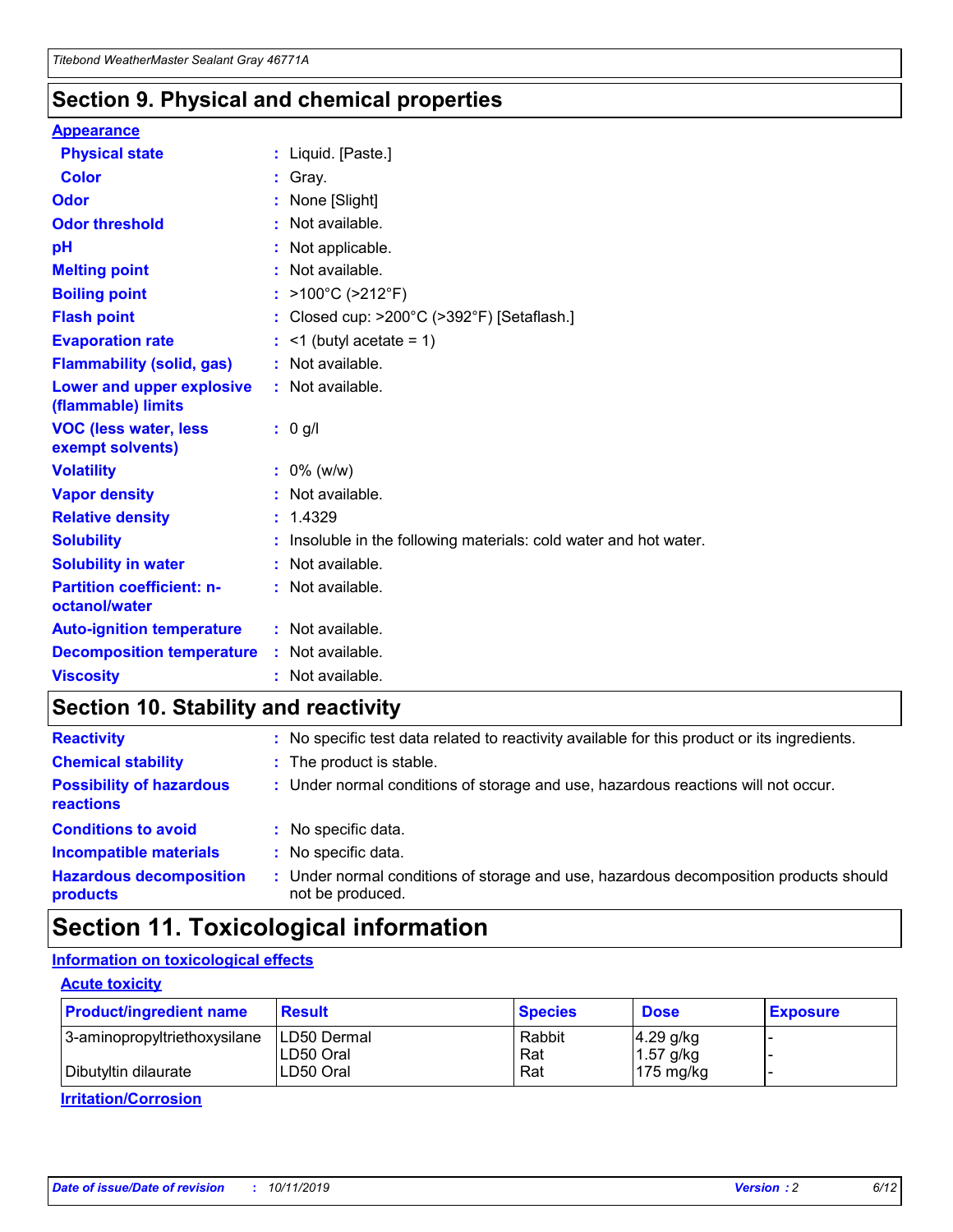## **Section 11. Toxicological information**

| <b>Product/ingredient name</b> | <b>Result</b>            | <b>Species</b> | <b>Score</b> | <b>Exposure</b>           | <b>Observation</b> |
|--------------------------------|--------------------------|----------------|--------------|---------------------------|--------------------|
| 3-aminopropyltriethoxysilane   | Eyes - Mild irritant     | Rabbit         |              | $100$ mg                  |                    |
|                                | Eyes - Severe irritant   | Rabbit         |              | 24 hours 750              |                    |
|                                |                          |                |              | ug                        |                    |
|                                | Skin - Severe irritant   | Rabbit         |              | 24 hours 5                | -                  |
| Dibutyltin dilaurate           | Eyes - Moderate irritant | Rabbit         |              | mq<br><b>24 hours 100</b> |                    |
|                                |                          |                |              | mg                        |                    |
|                                | Skin - Severe irritant   | Rabbit         |              | 500 mg                    |                    |

#### **Sensitization**

Not available.

#### **Mutagenicity**

Not available.

#### **Carcinogenicity**

Not available.

#### **Reproductive toxicity**

Not available.

#### **Teratogenicity**

Not available.

#### **Specific target organ toxicity (single exposure)**

Not available.

#### **Specific target organ toxicity (repeated exposure)**

| <b>Name</b>                                                                         |                                                                            | <b>Category</b>                                     | <b>Route of</b><br>exposure | <b>Target organs</b> |
|-------------------------------------------------------------------------------------|----------------------------------------------------------------------------|-----------------------------------------------------|-----------------------------|----------------------|
| Dibutyltin dilaurate                                                                |                                                                            | Category 1                                          | -                           | respiratory system   |
| <b>Aspiration hazard</b><br>Not available.                                          |                                                                            |                                                     |                             |                      |
| <b>Information on the likely</b><br>routes of exposure                              | : Not available.                                                           |                                                     |                             |                      |
| <b>Potential acute health effects</b>                                               |                                                                            |                                                     |                             |                      |
| <b>Eye contact</b>                                                                  | : May cause eye irritation.                                                |                                                     |                             |                      |
| <b>Inhalation</b>                                                                   |                                                                            | : No known significant effects or critical hazards. |                             |                      |
| <b>Skin contact</b>                                                                 | : May cause skin irritation.                                               |                                                     |                             |                      |
| <b>Ingestion</b>                                                                    |                                                                            | : No known significant effects or critical hazards. |                             |                      |
| <b>Symptoms related to the physical, chemical and toxicological characteristics</b> |                                                                            |                                                     |                             |                      |
| <b>Eye contact</b>                                                                  | irritation<br>watering<br>redness                                          | : Adverse symptoms may include the following:       |                             |                      |
| <b>Inhalation</b>                                                                   | reduced fetal weight<br>increase in fetal deaths<br>skeletal malformations | : Adverse symptoms may include the following:       |                             |                      |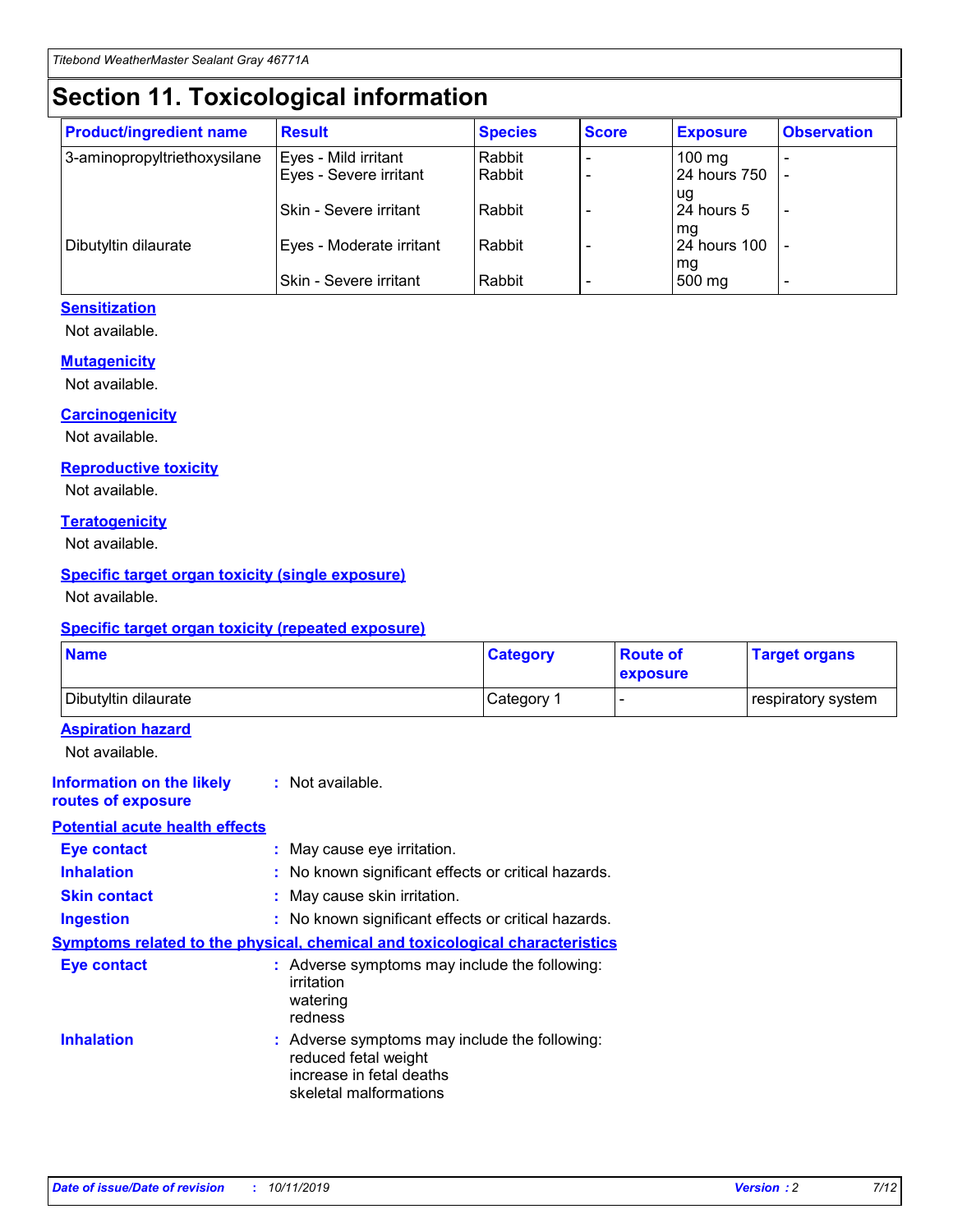## **Section 11. Toxicological information**

| <b>Skin contact</b>                     | : Adverse symptoms may include the following:                                                            |
|-----------------------------------------|----------------------------------------------------------------------------------------------------------|
|                                         | irritation                                                                                               |
|                                         | redness                                                                                                  |
|                                         | reduced fetal weight                                                                                     |
|                                         | increase in fetal deaths                                                                                 |
|                                         | skeletal malformations                                                                                   |
| <b>Ingestion</b>                        | : Adverse symptoms may include the following:                                                            |
|                                         | reduced fetal weight                                                                                     |
|                                         | increase in fetal deaths                                                                                 |
|                                         | skeletal malformations                                                                                   |
|                                         | Delayed and immediate effects and also chronic effects from short and long term exposure                 |
| <b>Short term exposure</b>              |                                                                                                          |
| <b>Potential immediate</b>              | : Not available.                                                                                         |
| effects                                 |                                                                                                          |
| <b>Potential delayed effects</b>        | : Not available.                                                                                         |
| Long term exposure                      |                                                                                                          |
| <b>Potential immediate</b>              | : Not available.                                                                                         |
| effects                                 |                                                                                                          |
| <b>Potential delayed effects</b>        | : Not available.                                                                                         |
| <b>Potential chronic health effects</b> |                                                                                                          |
| Not available.                          |                                                                                                          |
| <b>General</b>                          | : Once sensitized, a severe allergic reaction may occur when subsequently exposed to<br>very low levels. |
| <b>Carcinogenicity</b>                  | : No known significant effects or critical hazards.                                                      |
| <b>Mutagenicity</b>                     | No known significant effects or critical hazards.                                                        |
| <b>Teratogenicity</b>                   | May damage the unborn child.                                                                             |
| <b>Developmental effects</b>            | No known significant effects or critical hazards.                                                        |
| <b>Fertility effects</b>                | : May damage fertility.                                                                                  |
| <b>Numerical measures of toxicity</b>   |                                                                                                          |
| <b>Acute toxicity estimates</b>         |                                                                                                          |
|                                         |                                                                                                          |

Not available.

## **Section 12. Ecological information**

#### **Toxicity**

| <b>Product/ingredient name</b> | <b>Result</b>                     | <b>Species</b>                       | <b>Exposure</b> |
|--------------------------------|-----------------------------------|--------------------------------------|-----------------|
| Dibutyltin dilaurate           | Chronic EC10 > 2 mg/l Fresh water | Algae - Scenedesmus<br>I subspicatus | l 96 hours i    |

#### **Persistence and degradability**

| <b>Product/ingredient name</b> | <b>Test</b>                                                                    | <b>Result</b>  |                   | <b>Dose</b> | <b>Inoculum</b>         |
|--------------------------------|--------------------------------------------------------------------------------|----------------|-------------------|-------------|-------------------------|
| Dibutyltin dilaurate           | OECD 301F<br>Ready<br>Biodegradability -<br>Manometric<br>Respirometry<br>Test | 23 % - 28 days |                   |             |                         |
| <b>Product/ingredient name</b> | <b>Aquatic half-life</b>                                                       |                | <b>Photolysis</b> |             | <b>Biodegradability</b> |
| Dibutyltin dilaurate           |                                                                                |                |                   |             | Inherent                |

#### **Bioaccumulative potential**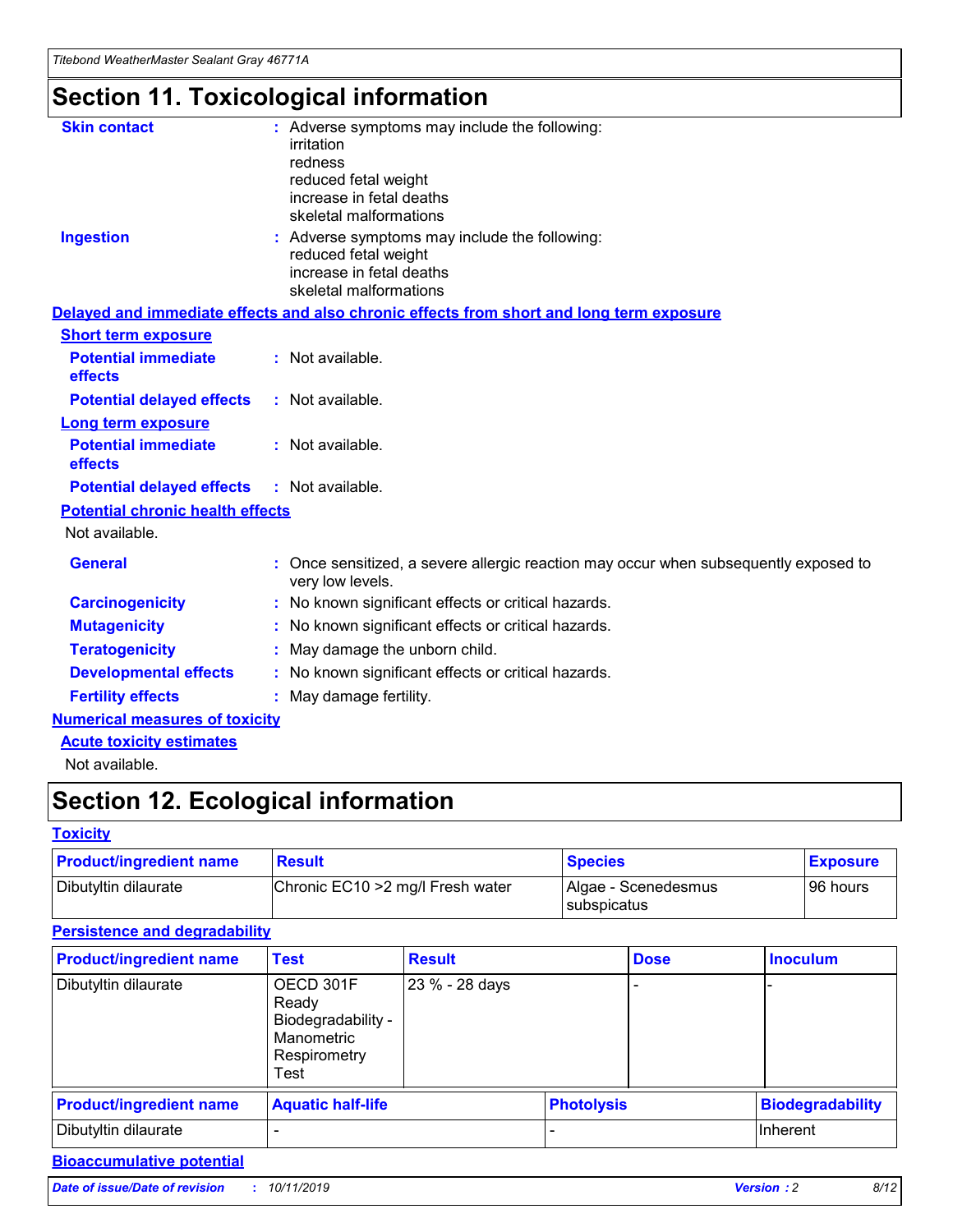## **Section 12. Ecological information**

| <b>Product/ingredient name</b> | $LoaPow$ | <b>BCF</b> | <b>Potential</b> |
|--------------------------------|----------|------------|------------------|
| 3-aminopropyltriethoxysilane   | 1.7      | 3.4        | low              |
| Dibutyltin dilaurate           | 4.44     | 2.91       | low              |

#### **Mobility in soil**

| <b>Soil/water partition</b><br>coefficient (K <sub>oc</sub> ) | : Not available.                                    |
|---------------------------------------------------------------|-----------------------------------------------------|
| <b>Other adverse effects</b>                                  | : No known significant effects or critical hazards. |

### **Section 13. Disposal considerations**

**Disposal methods :**

The generation of waste should be avoided or minimized wherever possible. Disposal of this product, solutions and any by-products should at all times comply with the requirements of environmental protection and waste disposal legislation and any regional local authority requirements. Dispose of surplus and non-recyclable products via a licensed waste disposal contractor. Waste should not be disposed of untreated to the sewer unless fully compliant with the requirements of all authorities with jurisdiction. Waste packaging should be recycled. Incineration or landfill should only be considered when recycling is not feasible. This material and its container must be disposed of in a safe way. Care should be taken when handling emptied containers that have not been cleaned or rinsed out. Empty containers or liners may retain some product residues. Avoid dispersal of spilled material and runoff and contact with soil, waterways, drains and sewers.

## **Section 14. Transport information**

|                                      | <b>DOT</b><br><b>Classification</b> | <b>TDG</b><br><b>Classification</b> | <b>Mexico</b><br><b>Classification</b> | <b>ADR/RID</b> | <b>IMDG</b>              | <b>IATA</b>              |
|--------------------------------------|-------------------------------------|-------------------------------------|----------------------------------------|----------------|--------------------------|--------------------------|
| <b>UN number</b>                     | Not regulated.                      | Not regulated.                      | Not regulated.                         | Not regulated. | Not regulated.           | Not regulated.           |
| <b>UN proper</b><br>shipping name    | $\blacksquare$                      |                                     |                                        |                |                          |                          |
| <b>Transport</b><br>hazard class(es) | $\blacksquare$                      | $\overline{\phantom{a}}$            | $\blacksquare$                         | $\blacksquare$ | $\overline{\phantom{a}}$ | $\overline{\phantom{0}}$ |
| <b>Packing group</b>                 | $\overline{\phantom{a}}$            | $\overline{\phantom{0}}$            | $\overline{\phantom{a}}$               | -              | $\overline{\phantom{0}}$ | $\overline{\phantom{a}}$ |
| <b>Environmental</b><br>hazards      | No.                                 | No.                                 | No.                                    | No.            | No.                      | No.                      |

## **Section 15. Regulatory information**

#### **U.S. Federal regulations**

#### **SARA 302/304**

#### **Composition/information on ingredients**

No products were found.

**SARA 304 RQ :** Not applicable.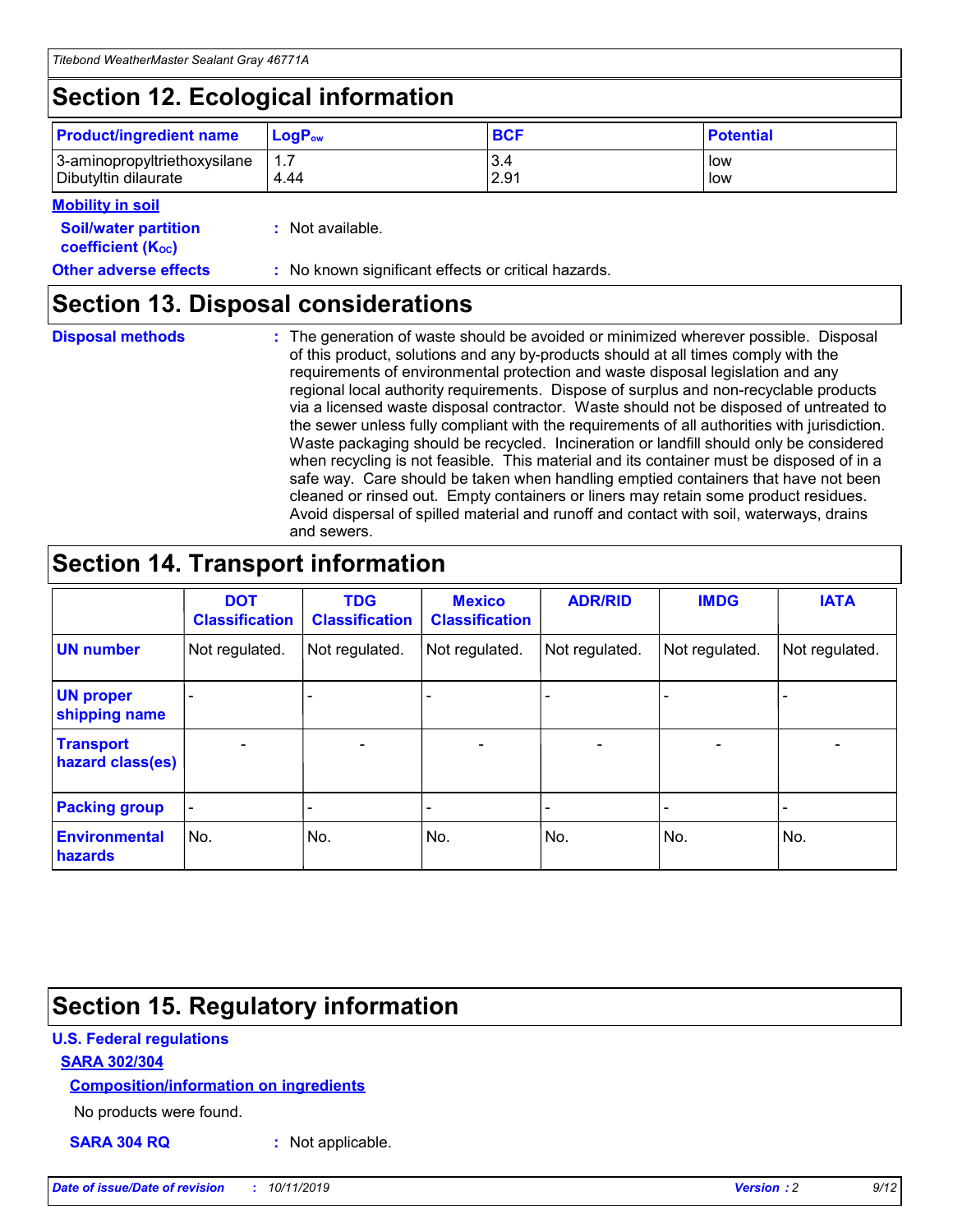## **Section 15. Regulatory information**

#### **SARA 311/312**

**Classification :** EYE IRRITATION - Category 2B SKIN SENSITIZATION - Category 1 TOXIC TO REPRODUCTION (Fertility) - Category 1B TOXIC TO REPRODUCTION (Unborn child) - Category 1B

#### **Composition/information on ingredients**

| <b>Name</b>                  | $\frac{9}{6}$ | <b>Classification</b>                                                                                            |
|------------------------------|---------------|------------------------------------------------------------------------------------------------------------------|
| 3-aminopropyltriethoxysilane | $\leq$ 3      | <b>FLAMMABLE LIQUIDS - Category 4</b><br><b>ACUTE TOXICITY (oral) - Category 4</b>                               |
|                              |               | SKIN IRRITATION - Category 2<br>EYE IRRITATION - Category 2A                                                     |
| Dibutyltin dilaurate         | ≤0.3          | ACUTE TOXICITY (oral) - Category 3<br>SKIN CORROSION - Category 1C                                               |
|                              |               | SERIOUS EYE DAMAGE - Category 1<br>SKIN SENSITIZATION - Category 1<br><b>GERM CELL MUTAGENICITY - Category 2</b> |
|                              |               | TOXIC TO REPRODUCTION (Fertility) - Category 1B<br>TOXIC TO REPRODUCTION (Unborn child) - Category 1B            |
|                              |               | SPECIFIC TARGET ORGAN TOXICITY (REPEATED<br>EXPOSURE) (respiratory system) - Category 1                          |

#### **State regulations**

| <b>Massachusetts</b> | : None of the components are listed. |
|----------------------|--------------------------------------|
| <b>New York</b>      | : None of the components are listed. |
| <b>New Jersey</b>    | : None of the components are listed. |
| <b>Pennsylvania</b>  | : None of the components are listed. |

#### **California Prop. 65**

**A** WARNING: This product can expose you to methanol, which is known to the State of California to cause birth defects or other reproductive harm. For more information go to www.P65Warnings.ca.gov.

| <b>Ingredient name</b> | No significant risk Maximum<br>level | acceptable dosage<br>level |
|------------------------|--------------------------------------|----------------------------|
| methanol               |                                      | Yes.                       |

#### **International regulations**

**Chemical Weapon Convention List Schedules I, II & III Chemicals** Not listed.

#### **Montreal Protocol**

Not listed.

**Stockholm Convention on Persistent Organic Pollutants**

Not listed.

#### **UNECE Aarhus Protocol on POPs and Heavy Metals**

Not listed.

#### **Inventory list**

### **China :** All components are listed or exempted.

**United States TSCA 8(b) inventory :** All components are active or exempted.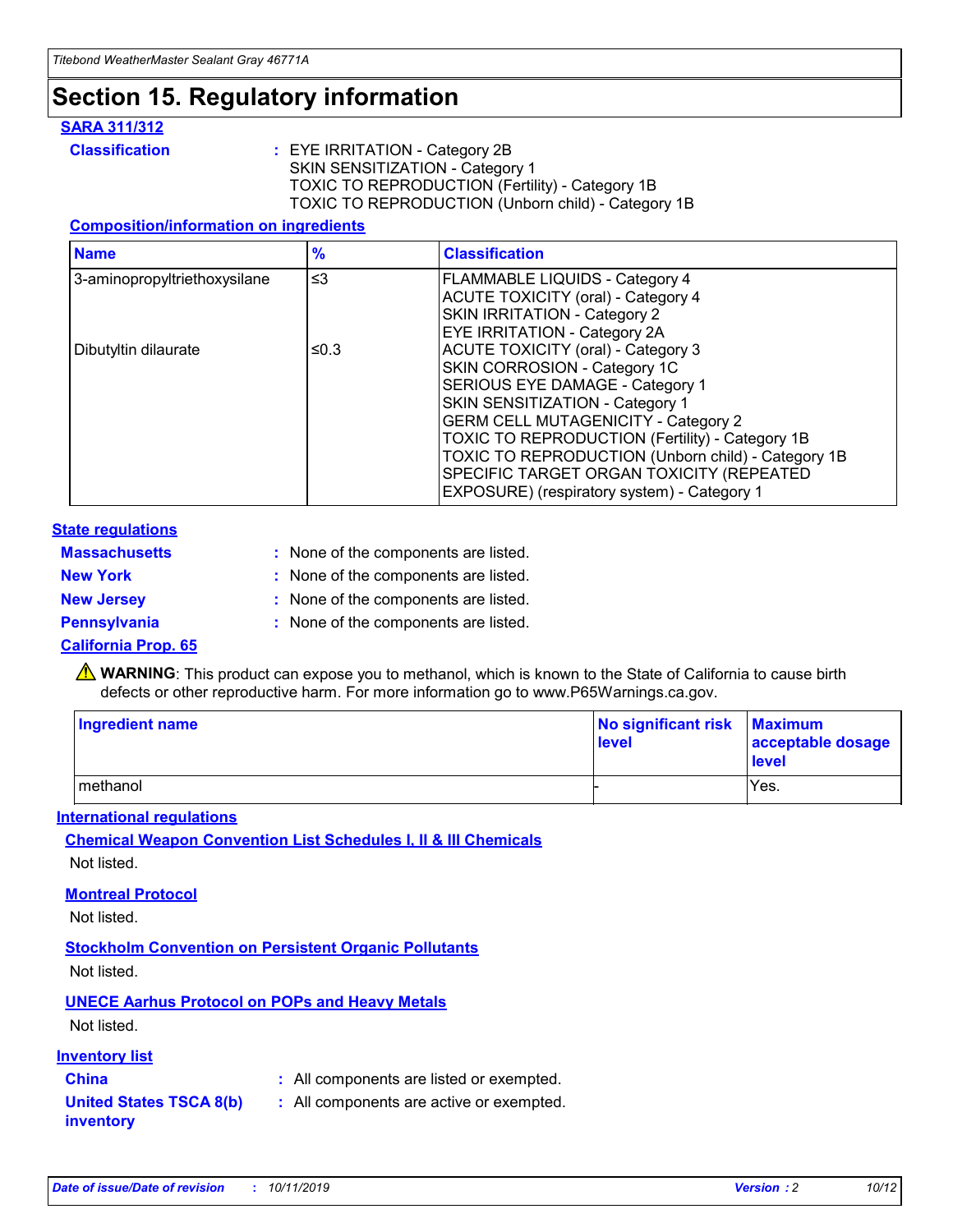## **Section 16. Other information**

**Hazardous Material Information System (U.S.A.)**



**Caution: HMIS® ratings are based on a 0-4 rating scale, with 0 representing minimal hazards or risks, and 4 representing significant hazards or risks. Although HMIS® ratings and the associated label are not required on SDSs or products leaving a facility under 29 CFR 1910.1200, the preparer may choose to provide them. HMIS® ratings are to be used with a fully implemented HMIS® program. HMIS® is a registered trademark and service mark of the American Coatings Association, Inc.**

**The customer is responsible for determining the PPE code for this material. For more information on HMIS® Personal Protective Equipment (PPE) codes, consult the HMIS® Implementation Manual.**

#### **National Fire Protection Association (U.S.A.)**



**Reprinted with permission from NFPA 704-2001, Identification of the Hazards of Materials for Emergency Response Copyright ©1997, National Fire Protection Association, Quincy, MA 02269. This reprinted material is not the complete and official position of the National Fire Protection Association, on the referenced subject which is represented only by the standard in its entirety.**

**Copyright ©2001, National Fire Protection Association, Quincy, MA 02269. This warning system is intended to be interpreted and applied only by properly trained individuals to identify fire, health and reactivity hazards of chemicals. The user is referred to certain limited number of chemicals with recommended classifications in NFPA 49 and NFPA 325, which would be used as a guideline only. Whether the chemicals are classified by NFPA or not, anyone using the 704 systems to classify chemicals does so at their own risk.**

#### **Procedure used to derive the classification**

| <b>Classification</b>                                                                                                                                                    |                                                                                                                                                                                                                                                                                                                                                                                                                                                                                                                                                               | <b>Justification</b>                                                     |
|--------------------------------------------------------------------------------------------------------------------------------------------------------------------------|---------------------------------------------------------------------------------------------------------------------------------------------------------------------------------------------------------------------------------------------------------------------------------------------------------------------------------------------------------------------------------------------------------------------------------------------------------------------------------------------------------------------------------------------------------------|--------------------------------------------------------------------------|
| EYE IRRITATION - Category 2B<br>SKIN SENSITIZATION - Category 1<br>TOXIC TO REPRODUCTION (Fertility) - Category 1B<br>TOXIC TO REPRODUCTION (Unborn child) - Category 1B |                                                                                                                                                                                                                                                                                                                                                                                                                                                                                                                                                               | Expert judgment<br>Expert judgment<br>Expert judgment<br>Expert judgment |
| <b>History</b>                                                                                                                                                           |                                                                                                                                                                                                                                                                                                                                                                                                                                                                                                                                                               |                                                                          |
| <b>Date of printing</b>                                                                                                                                                  | : 4/22/2022                                                                                                                                                                                                                                                                                                                                                                                                                                                                                                                                                   |                                                                          |
| Date of issue/Date of<br>revision                                                                                                                                        | : 10/11/2019                                                                                                                                                                                                                                                                                                                                                                                                                                                                                                                                                  |                                                                          |
| Date of previous issue                                                                                                                                                   | : 10/16/2020                                                                                                                                                                                                                                                                                                                                                                                                                                                                                                                                                  |                                                                          |
| <b>Version</b>                                                                                                                                                           | $\therefore$ 2                                                                                                                                                                                                                                                                                                                                                                                                                                                                                                                                                |                                                                          |
| <b>Key to abbreviations</b>                                                                                                                                              | $:$ ATE = Acute Toxicity Estimate<br><b>BCF</b> = Bioconcentration Factor<br>GHS = Globally Harmonized System of Classification and Labelling of Chemicals<br>IATA = International Air Transport Association<br>IBC = Intermediate Bulk Container<br><b>IMDG = International Maritime Dangerous Goods</b><br>LogPow = logarithm of the octanol/water partition coefficient<br>MARPOL = International Convention for the Prevention of Pollution From Ships, 1973<br>as modified by the Protocol of 1978. ("Marpol" = marine pollution)<br>UN = United Nations |                                                                          |